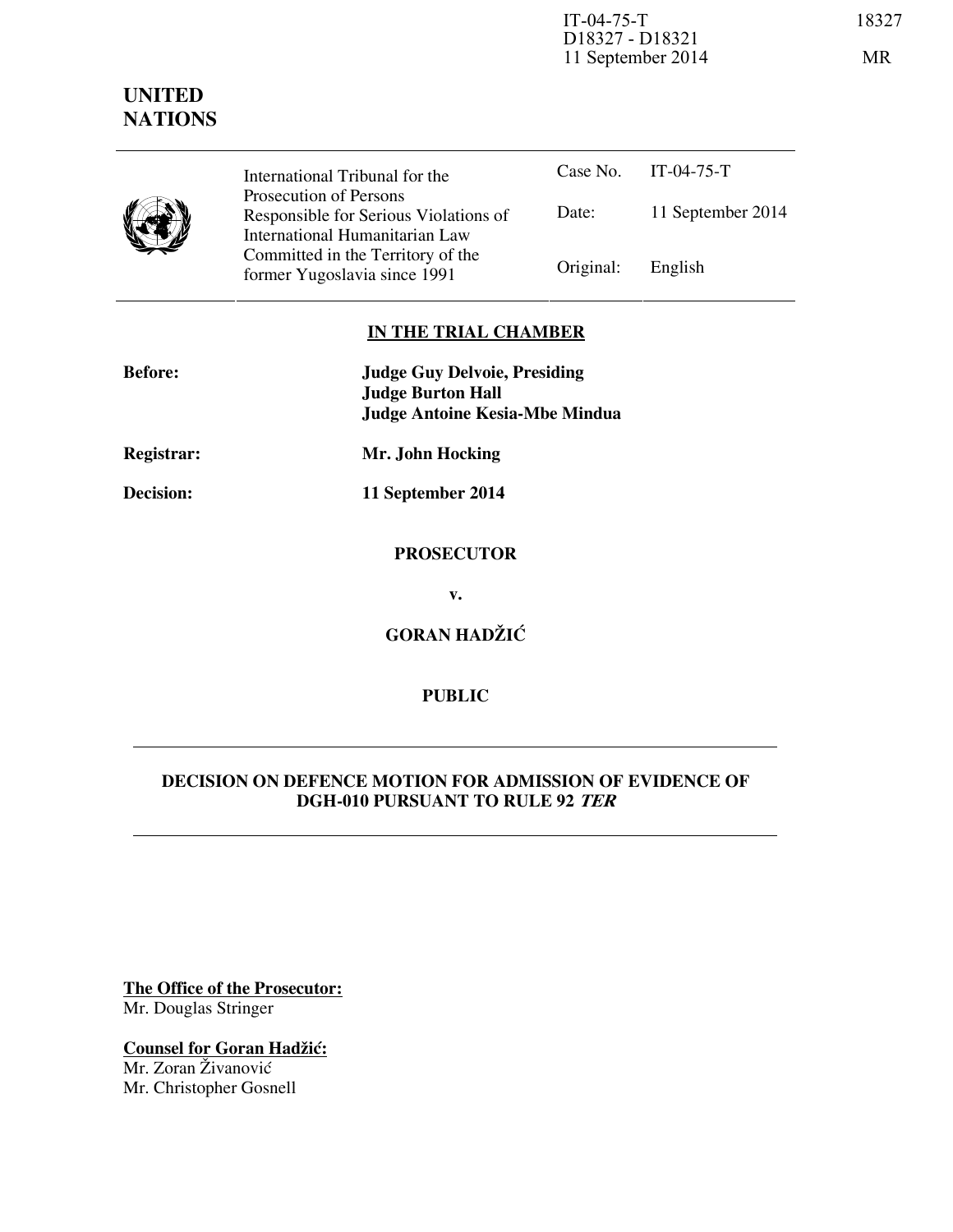1. **THIS TRIAL CHAMBER** of the International Tribunal for the Prosecution of Persons Responsible for Serious Violations of International Humanitarian Law Committed in the Territory of the former Yugoslavia since 1991 ("Tribunal") is seised of the "Defence Motion for Admission of Evidence of David Češi} (DGH-010) Pursuant to Rule 92 *ter*" with confidential Annexes filed on 21 July 2014 ("Motion"). The Prosecution filed the "Consolidated Prosecution Response to Motions for Admission of Evidence of DGH-010 and DGH-099 Pursuant to Rule 92 *ter*" confidentially on 1 August 2014 ("Response"). The Defence filed the "Request for Leave to Reply and Reply to Consolidated Prosecution Response to Motions for Admission of Evidence of DGH-010 and DGH-099 Pursuant to Rule 92 *ter*" confidentially on 7 August 2014 ("Reply").

## **A. Submissions**

2. In the Motion, the Defence requests the admission of the written statement of DGH-010 pursuant to Rule 92 *ter* of the Rules of Procedure and Evidence ("Rules"), subject to the witness's in court affirmation.<sup>1</sup> The Defence submits that DGH-010's written statement is relevant, probative, and that its admission under Rule 92 *ter* of the Rules will promote "the expeditious conduct of proceedings."<sup>2</sup> The Defence submits that the witness's statement contains information relevant to, *inter alia*, (a) events in Borovo Selo leading to, and on, 2 May 1991; (b) the attack on Dalj; (c) an altercation with GH-015; (d) DGH-010's role in providing security for government buildings in Erdut; and (e) the events at Velepromet on 20 November 1991.<sup>3</sup> The Defence further submits that DGH-010's evidence could not be adduced within the one and a half hours allocated for his examination without the admission of the witness's statement.<sup>4</sup>

3. In the Response, the Prosecution objects to the admission of the evidence of DGH-010 pursuant to Rule 92 *ter* of the Rules.<sup>5</sup> The Prosecution submits that DGH-010 addresses important issues—such as the establishment and activities of the Serbian National Security ("SNB") unit, the cooperation of SNB members with Arkan's Men, the credibility of GH-024, and the acts and conduct of Goran Hadžić in relation to the SNB—which should be led *viva voce*.<sup>6</sup> The Prosecution also asserts that DGH-010's evidence should be led *viva voce* because the witness has not testified previously before the Tribunal and there is no record of the questions asked and answers given in the interview.<sup>7</sup> Further, the Prosecution argues that the admission of the statement will prejudice its

<sup>1</sup> Motion, paras 1, 8. 2

Motion, paras 5-7. 3

Motion, para. 5.

 $^{4}$  Motion, para. 7.

Response, para. 1.

<sup>6</sup> Response, paras 2-3.

<sup>7</sup> Response, para. 3.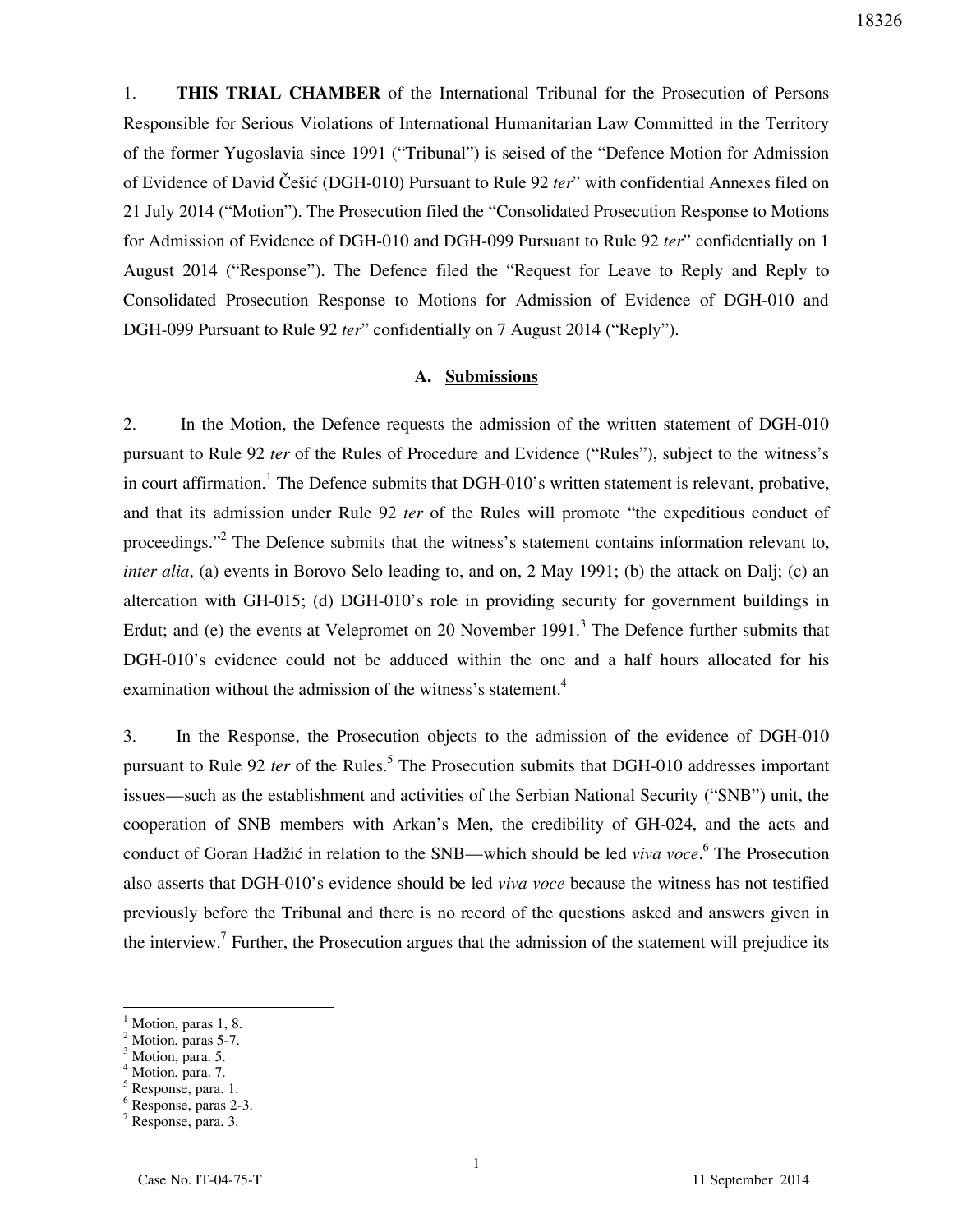ability to seek a remedy for an alleged violation of Rule  $90(H)(ii)$  of the Rules.<sup>8</sup> In this respect, the Prosecution submits that paragraph 12 of DGH-010's witness statement contains an allegation concerning Prosecution witness GH-024 which was never put to GH-024 when he testified.<sup>9</sup> Finally, the Prosecution submits that the substantive content of DGH-010's witness statement, which is only three pages, can be led during the one and a half hours of *viva voce* testimony currently scheduled for the witness and the Defence fails to show that the admission of the statement will save in-court time.<sup>10</sup>

4. In the Reply, the Defences asserts that (a) DGH-010's testimony is not more important than that of numerous Prosecution witnesses that was tendered and admitted pursuant to Rule 92 *ter* of the Rules;<sup>11</sup> (b) testimony going to the acts and conduct of an accused is not a factor against admission pursuant to Rule 92 *ter* and the Prosecution can explore any matters it considers of importance during cross-examination;  $\frac{12}{2}$  (c) the Chamber has repeatedly rejected the argument that the absence of a verbatim record of questions and answers should be a factor against admission of evidence pursuant to Rule 92 *ter*;<sup>13</sup> and (d) as demonstrated by the statements of at least three Prosecution witnesses, statements do not have to be lengthy to be admissible pursuant to Rule 92 *ter*. <sup>14</sup> Finally, the Defence asserts that there was no violation of Rule 90(H)(ii), as the crossexamination of GH-024 took place more than a year before the Defence obtained the information from DGH-010, in the form of his written statement.<sup>15</sup> The Defence further argues that the Prosecution's legally erroneous interpretation of Rule 90(H)(ii) would "asymmetrically burden the Defence".<sup>16</sup>

#### **B. Applicable Law**

#### 1. Rule 92 *ter*

#### 5. Rule 92 *ter* of the Rules provides:

(A) A Trial Chamber may admit, in whole or in part, the evidence of a witness in the form of a written statement or transcript of evidence given by a witness in proceedings before the Tribunal, under the following conditions:

(i) the witness is present in court;

<sup>8</sup> Response, para. 3.

<sup>9</sup> Response, para. 3.

 $10$  Response, paras 2, 4.

 $11$  Reply, para. 3.

 $12$  Reply, para. 4.

 $^{13}$  Reply, para. 5.

 $14$  Reply, para. 6.

<sup>&</sup>lt;sup>15</sup> Reply, para. 7.

<sup>&</sup>lt;sup>16</sup> Reply, para. 7.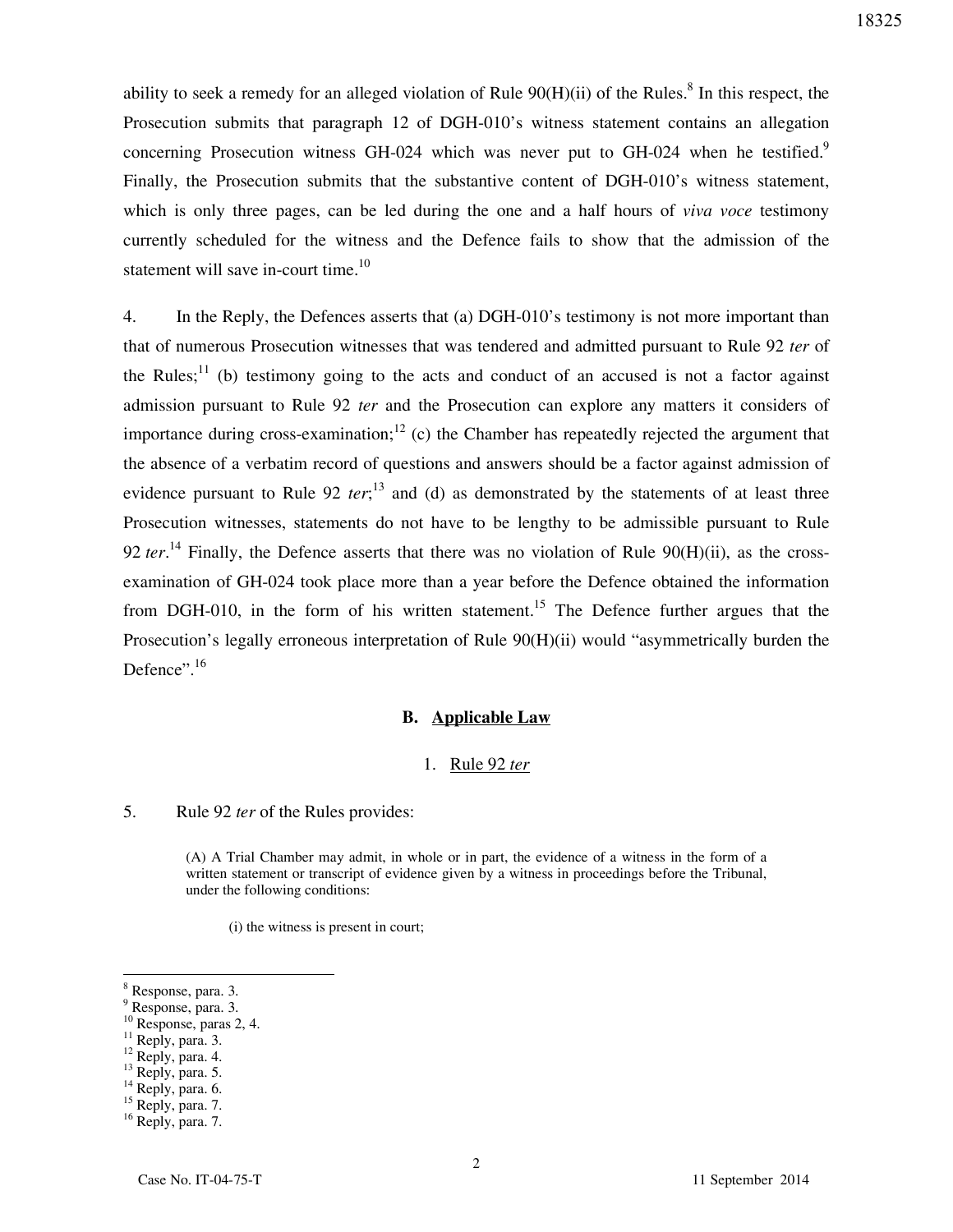(ii) the witness is available for cross-examination and any questioning by the Judges; and

(iii) the witness attests that the written statement or transcript accurately reflects that witness' declaration and what the witness would say if examined.

(B) Evidence admitted under paragraph (A) may include evidence that goes to proof of the acts and conduct of the accused as charged in the indictment.

6. The main objective of Rule 92 *ter* of the Rules is to ensure an effective and expeditious trial in accordance with the rights of the accused.<sup>17</sup> The jurisprudence of the Tribunal has also applied the Rule as permitting, by necessary inference, the admission of exhibits where they accompany written statements or transcripts and form an "inseparable and indispensable" part of the written evidence.<sup>18</sup> In order to satisfy this requirement, the document must be one without which the witness's testimony would become incomprehensible or of lesser probative value.<sup>19</sup> Moreover, the evidence sought to be admitted, whether a written statement or a transcript of oral testimony, must fulfil the general requirements of admissibility of Rule 89(C) of the Rules—the proposed evidence must be relevant and have probative value.<sup>20</sup>

#### 2. Rule 90(H)(ii)

7. Rule 90(H)(ii) of the Rules provides:

In the cross-examination of a witness who is able to give evidence relevant to the case for the cross-examining party, counsel shall put to that witness the nature of the case of the party for whom that counsel appears which is in contradiction of the evidence given by the witness.

8. Rule 90(H)(ii) of the Rules facilitates the fair and efficient presentation of evidence. It affords the witness being cross-examined "the possibility of explaining himself on those aspects of his testimony contradicted by the opposing party's evidence, so saving the witness from having to reappear needlessly in order to do so and enabling the Trial Chamber to evaluate the credibility of his testimony more accurately".<sup>21</sup> Further, when a cross-examining party complies with Rule  $90(H)(ii)$  of the Rules it puts the opposing party on notice that the witness's evidence is contested.<sup>22</sup>

<sup>&</sup>lt;sup>17</sup> Prosecutor v. Prlić et al., Case No. IT-04-74-T, Decision on the Application of Rule 92 *ter* of the Rules, 3 July 2007, p. 2; *Prosecutor v. Popovi} et al.*, Case No. IT-05-88-T, Decision on Motion to Convert *Viva Voce* Witnesses to Rule 92 *ter* Witnesses, 31 May 2007, p. 2.

<sup>&</sup>lt;sup>18</sup> Prosecutor v. Đorđević, Case No. IT-05-87/1-T, Decision on Vlastimir Đorđević's Motions for Admission of Evidence Pursuant to ICTY Rule 92ter, 22 January 2010 ("*Đorđević* Decision"), para. 7; Prosecutor v. Lukić and Lukić, Case No. IT-98-32/1-T, Decision on Confidential Prosecution Motion for the Admission of Prior Testimony with Associated Exhibits and Written Statements of Witnesses Pursuant to Rule 92 ter, 9 July 2008 ("Lukić and Lukić Decision"), para. 15; Prosecutor v. Stanišić and Simatović, Case No. IT-03-69-T, Decision on Prosecution's Motion for the Admission of Written Evidence of Witness Slobodan Lazarevic Pursuant to Rule 92 *ter* with Confidential Annex, 16 May 2008 ("Stanišić and Simatović Decision"), para. 19.

<sup>-</sup> *ðorđevi}* Decision, para. 7; *Luki} and Luki}* Decision, para. 15; *Stani{i} and Simatovi}* Decision*,* para. 19.

<sup>&</sup>lt;sup>20</sup> *Đorđević* Decision, para. 5; *Lukić and Lukić* Decision, paras 15-16.

<sup>21</sup> *Prosecutor v. Krajišnik*, Case No. IT-00-39-A, Judgement, 17 March 2009 ("*Krajišnik*, Appeal Judgement"), para. 367; *Karera v. The Prosecutor*, Case No. ICTR-01-74-A, Judgement, 2 February 2009, ("*Karera* Appeal Judgement")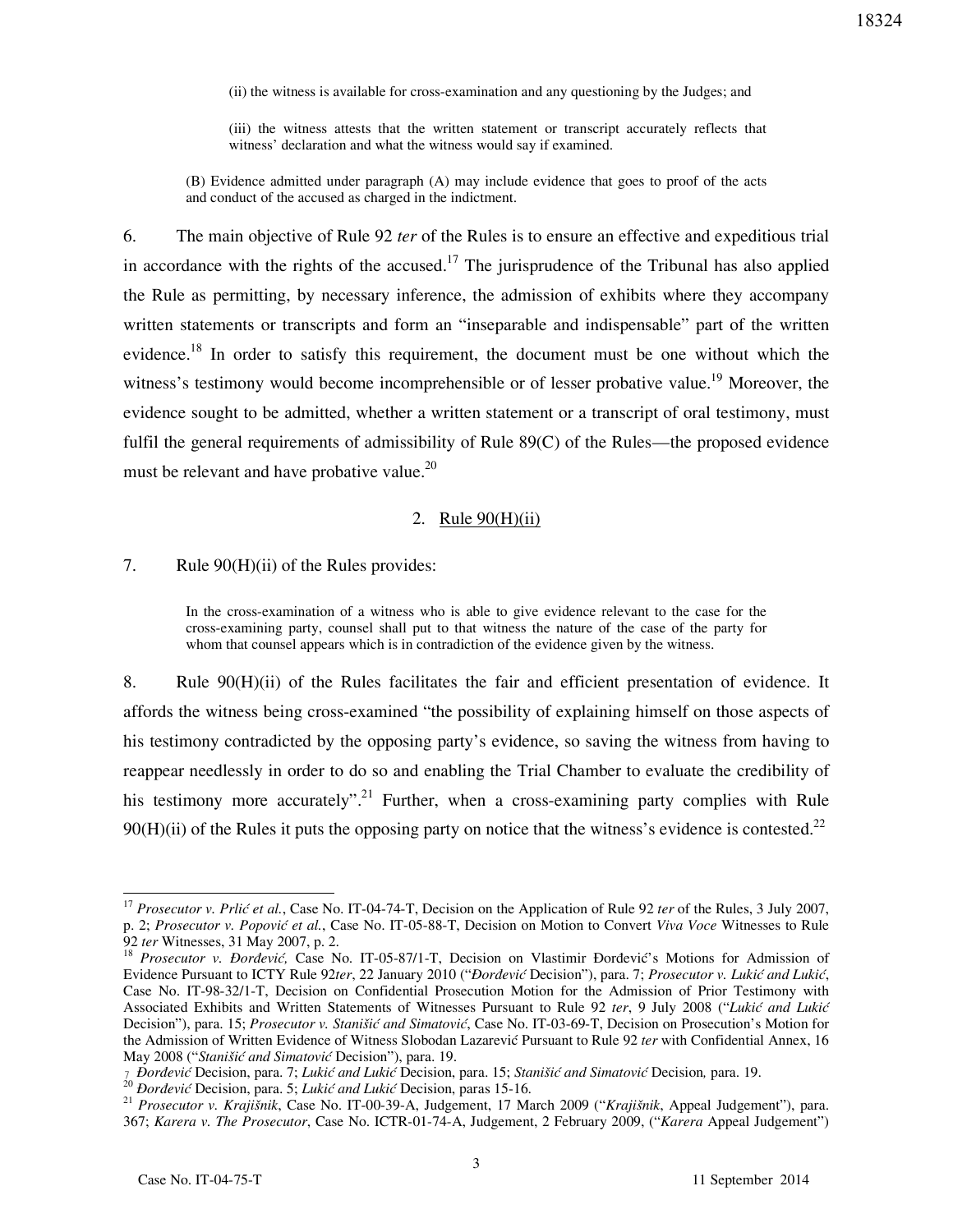9. In order to fulfil the requirement of Rule 90(H)(ii) of the Rules, it is sufficient that the crossexamining party put the nature of its case to the witness.<sup>23</sup> In this regard, Rule 90(H)(ii) of the Rules allows for some flexibility depending on the circumstances of the trial by requiring the crossexamining party to put to the witness the general substance of the contradictory evidence and not every detail that it does not accept.<sup>24</sup> In circumstances where it is obvious that the witness's version of events is being challenged, there is no need for the cross-examining party to put its case to the witness. $25$ 

10. Non-compliance with Rule 90(H)(ii) of the Rules does not *per se* create a bar to the admission of evidence.<sup>26</sup> Where evidence is presented to contradict a Prosecution witness, the nature of which was not put to that witness, it is within the Trial Chamber's discretion to consider appropriate remedies, if any.<sup>27</sup> A Chamber must evaluate the circumstances and decide on a caseby-case basis what weight, if any, should be attached to such evidence, taking into account the fact that the Prosecution witness was not given the opportunity to comment on the contradictory evidence.<sup>28</sup> Parties may make any argument as to the weight the Chamber should ascribe to the evidence in their final trial briefs and closing arguments.<sup>29</sup> If the circumstances are sufficiently egregious, the Trial Chamber may preclude the Defence from adducing such contradictory evidence.<sup>30</sup>

para. 24; *Prosecutor v. Brðanin and Tali}*, Case No. IT-99-36-AR73.7, Decision on the Interlocutory Appeal Against a Decision of the Trial Chamber, as of Right, 13 June 2002, pp. 3-4.

<sup>&</sup>lt;sup>22</sup> *Karera* Appeal Judgement, fn. 55, *citing with approval Prosecutor v Brdanin and Talić*, Case No. IT-99-36-T, Decision on "Motion to Declare Rule 90(H)(ii) Void to the Extent it is in Violation of Article 21 of the Statute of the International Tribunal" by the Accused Radoslav Brðanin and on "Rule 90(H)(ii) Submissions" by the Accused Momir Talić, 22 March 2002 ("*Brđanin and Talić* Decision"), paras 13-14.

<sup>&</sup>lt;sup>23</sup> Krajišnik, Appeal Judgement, para. 368. See also Prosecutor v. Stanišić and Simatović, Case No. IT-03-69-T, Decision on Submissions by Stanišić Defence Regarding Prosecution's Rule 90 (H)(ii) Obligations During Cross-Examination of Defence Witness Borislav Perlević, 12 June 2012 ("*Stanišić and Simatović* Decision of 12 June 2012"), para. 11.

<sup>24</sup> *Krajišnik*, Appeal Judgement, para. 368; *Karera* Appeals Judgement, para. 26. *See also Prosecutor v. Stani{i} and Župljanin*, Case No. IT-08-91-T, Decision on Prosecution's Motion Seeking Clarification in Relation to The Application of Rule 90(H)(ii), 12 May 2010 ("*Stanišić and Župljanin* Decision"), para. 17; *Brđanin and Talić* Decision, para. 14.

<sup>&</sup>lt;sup>25</sup> *Krajišnik*, Appeal Judgement, para. 368; *Karera* Appeals Judgement, para. 26; *Prosecutor v. Stanišić and Simatović*, Case No. IT-03-69-T, Guidance on Rule 90(H)(ii) And Decision on Stanišić Defence Submissions on Rule 90(H)(ii), 19 October 2011 ("Stanišić and Simatović Decision of 19 October 2011"), para. 20; *Brdanin and Talić* Decision, para. 14.

<sup>&</sup>lt;sup>26</sup> See Prosecutor v. Milutinović et al., Case No. IT-05-87-T, Decision on Lukić Defence Motions for Admission of Documents from Bar Table, 11 June 2008 ("Milutinović et al. Decision"), para. 77; See also Prosecutor v. Milutinović *et al.*, Case No. IT-05-87-T, Judgement, 26 February 2009 ("Milutinović et al. Trial Judgement"), paras 51-52; *Popović et al.*, Case No. IT-05-88-T, Order Setting Forth Guidelines for the Procedure under Rule 90(H)(ii), 6 March 2007 ("Popović et al. Decision of 6 March 2007"), para. 3.

<sup>&</sup>lt;sup>27</sup> Milutinović et al. Decision, para. 77; *Stanišić and Župljanin* Decision, para. 21; *See also Brđanin and Talić* Decision, para. 20.

Stanišić and Župljanin Decision, para. 21; Prosecutor v. Milutinović et al., Case No. IT-05-87-T, Judgement, 26 February 2009, paras 51-52; *Milutinović et al* Decision, para. 77.

<sup>&</sup>lt;sup>29</sup> Milutinović et al. Decision, para. 77.

<sup>&</sup>lt;sup>30</sup> Stanišić and Župljanin Decision, para. 21; *Popović et al.* Decision of 6 March 2007, para. 3.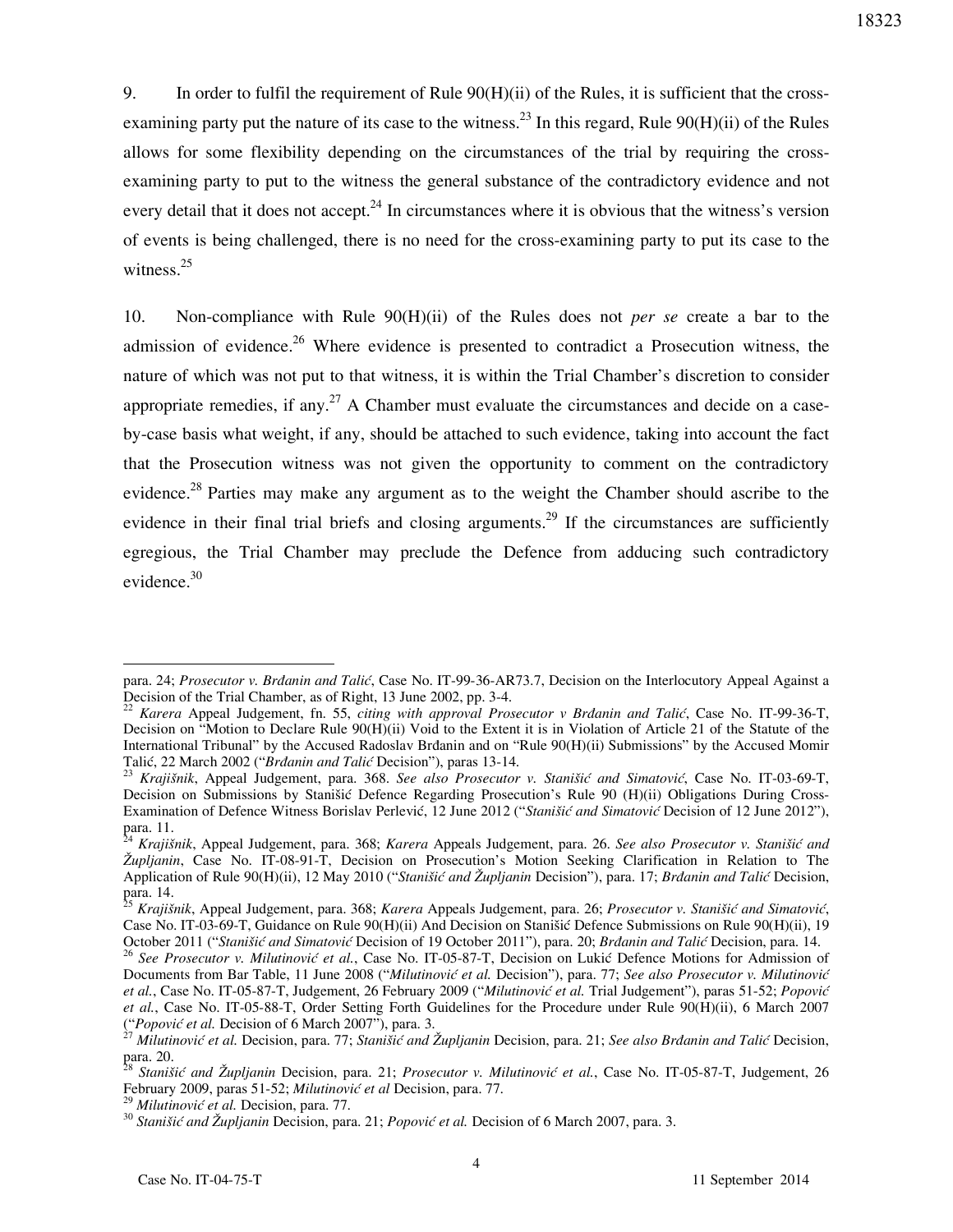## **C. Discussion**

11. DGH-010's proposed evidence, in the form of a written statement, contains information about, *inter alia*, (a) an incident in Borovo Selo on 2 May 1991 and its aftermath;<sup>31</sup> (b) the formation, membership, and arming of Serb guards in Borovo Selo;<sup>32</sup> (c) the attack on Dali;<sup>33</sup> (d) the formation, membership, and functions of a group that provided security for government buildings in Erdut, including whether it was called the "SNB";<sup>34</sup> (e) the presence of certain alleged members of the alleged JCE at government buildings in Erdut;<sup>35</sup> and (f) events at Velepromet on 20 November  $1991.<sup>36</sup>$ 

12. The Chamber notes the Prosecution's submission that the admission of paragraph 12 of the tendered witness statement will prejudice its ability to seek a remedy for an alleged violation of Rule  $90(H)(ii)$  of the Rules. The Chamber first notes that the written statement of DGH-010 was signed and confirmed by the witness over one year after GH-024 testified.<sup>37</sup> Further, the Chamber has reviewed the contested portion of DGH-010's written statement as well as the portion of GH-024's evidence that relates to the same subject matter.<sup>38</sup> While the evidence of DGH-010 contains details not found in the evidence of GH-024, the Chamber is not of the view that the evidence in paragraph 12 contradicts the evidence of GH-024 such that Rule 90(H)(ii) of the Rules would require that it be raised with GH-024. The Chamber is therefore not convinced that paragraph 12 of DGH-010's written statement is inadmissible pursuant to Rule 92 *ter*. The Prosecution may make any argument as to the weight the Chamber should ascribe to the contested portion of DGH-010's statement in its final trial brief and closing arguments.

13. Further, the Chamber does not consider that the evidence in the written statement is of such a nature that it must be led *viva voce*. Moreover, neither the fact that DGH-010 has not testified previously before the Tribunal, nor the lack of a record of the questions asked and answered during the interview, require that the evidence of DGH-010 be led *viva voce*. The Prosecution will have the opportunity to explore the matters it considers of importance during the cross-examination of the witness.

<sup>31</sup> Rule 65 *ter* 1D02858, Witness Statement of DGH-010, paras 6-7.

<sup>&</sup>lt;sup>32</sup> Rule 65 *ter* 1D02858, Witness Statement of DGH-010, paras 3-5.

<sup>&</sup>lt;sup>33</sup> Rule 65 *ter* 1D02858, Witness Statement of DGH-010, para. 8.

<sup>&</sup>lt;sup>34</sup> Rule 65 *ter* 1D02858, Witness Statement of DGH-010, paras 11-14, 16, 18.

<sup>35</sup> Rule 65 *ter* 1D02858, Witness Statement of DGH-010, para. 15.

<sup>36</sup> Rule 65 *ter* 1D02858, Witness Statement of DGH-010, para. 19.

<sup>&</sup>lt;sup>37</sup> The Chamber notes that GH-024 testified before the Tribunal on 4-5 February 2013 and that the written statement of DGH-010 was signed and confirmed by DGH-010 on 2 April 2014. *See* Rule 65 *ter* number 1D02858, Statement of DGH-010.

<sup>38</sup> GH-024, P1040, Witness Statement, 30 October 2012, paras 138-143 (confidential).